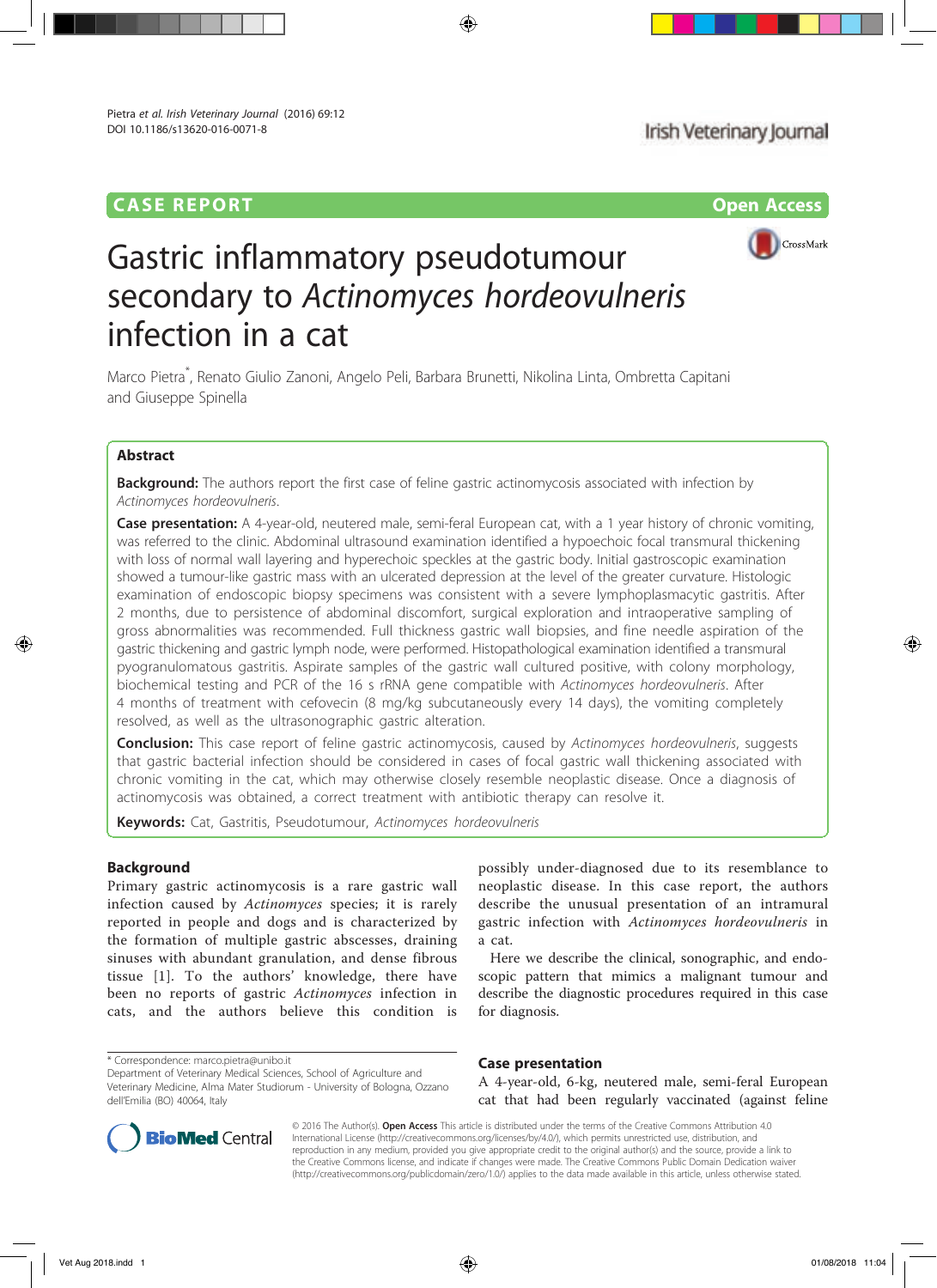viral rhinotracheitis, calicivirus, and panleukopenia), and dewormed was referred to the Bologna University Veterinary Teaching Hospital for a diagnostic evaluation to determine the cause of chronic vomiting. Vomiting had first been observed approximately 1 year previously, was initially intermittent, and had gradually increased without concurrent decrease in appetite or body weight. An abdominal ultrasound examination, performed by another veterinarian 6 months after the onset of clinical signs, had shown only a moderate enlargement of jejunal lymph nodes without modification of their echogenicity or shape, and without change of the echo structure of other abdominal organs. No laboratory analyses had been performed at that time. The owner reported a partial response to long-term treatment with ranitidine, which had been continued up until the time of referral. However, within the month prior to referral, vomiting had worsened to once daily and occurred most often in the morning, without association to feeding.

On clinical examination, the cat was bright and had a body condition score of 6/9. Rectal temperature was within reference interval (38.5 °C), mucous membranes were congested, and no modification in size or consistency of peripheral lymph nodes was noted. Respiratory and cardiovascular examinations were unremarkable. On abdominal palpation, an immobile, firm and painful mass, approximately 4 cm in diameter, was identified in the cranial abdomen.

Haematological and serum biochemical tests revealed only a mild leukopenia (white blood cell count  $4.46 \times 10^{9}$ /L, reference interval 5.0–19.0  $\times 10^{9}$ /L) associated with lymphocytopenia (lymphocyte count  $0.31 \times 10^{9}$ /L, reference interval  $1.5 - 7.0 \times 10^{9}$ /L). Results of faecal flotation were negative, and total thyroxine concentration was within reference interval (15 nmol/L, reference range 5–40 nmol/L). The cat was negative for serum feline leukaemia virus antigen<sup>1</sup>, but was positive for serum feline immunodefi $c$ iency virus antibodies<sup>1</sup>.

Abdominal ultrasound showed a hypoechoic transmural thickening (approximately 9 mm) at the gastric body, associated with loss of normal wall layering and hyperechoic speckles possibly consistent with focal fibrosis (Fig. 1). A moderate volume of anechoic fluid was seen in the gastric lumen. Gastric and portal lymph nodes were mildly enlarged and hypoechoic, but with normal shape. No other ultrasound findings were reported. Thoracic radiographs were unremarkable.

Endoscopic examination of the stomach showed a gastric mass with an ulcerated depression at the level of the greater curvature between the fundus and gastric body (Fig. 2). The endoscopic appearance of the duodenum was normal. Histological examination of biopsy specimens obtained from the base and edges of the region of



ulceration was not compatible with a neoplastic process, and a healing ulcer associated with severe lymphoplasmacytic gastritis was diagnosed.

The cat was treated with marbofloxacin (5 mg/kg PO every 24 h for 10 day) and rabeprazole sodium (0.8 mg/kg PO every 24 h for 30 day) and fed a hypoallergenic diet. After initial clinical improvement, vomiting frequency subsequently increased gradually over the following 2 months to once daily, with a concurrent reduction of body weight (5.5 kg).

The cat was again presented, and examination identified abdominal discomfort, along with the palpable mass in the epigastric region that had been previously noted. Ultrasound examination identified similar changes to



Fig. 2 Initial endoscopy of the stomach (cat). Tumour-like gastric mass with an ulcerated depression at the level of the greater curvature between the fundus and gastric body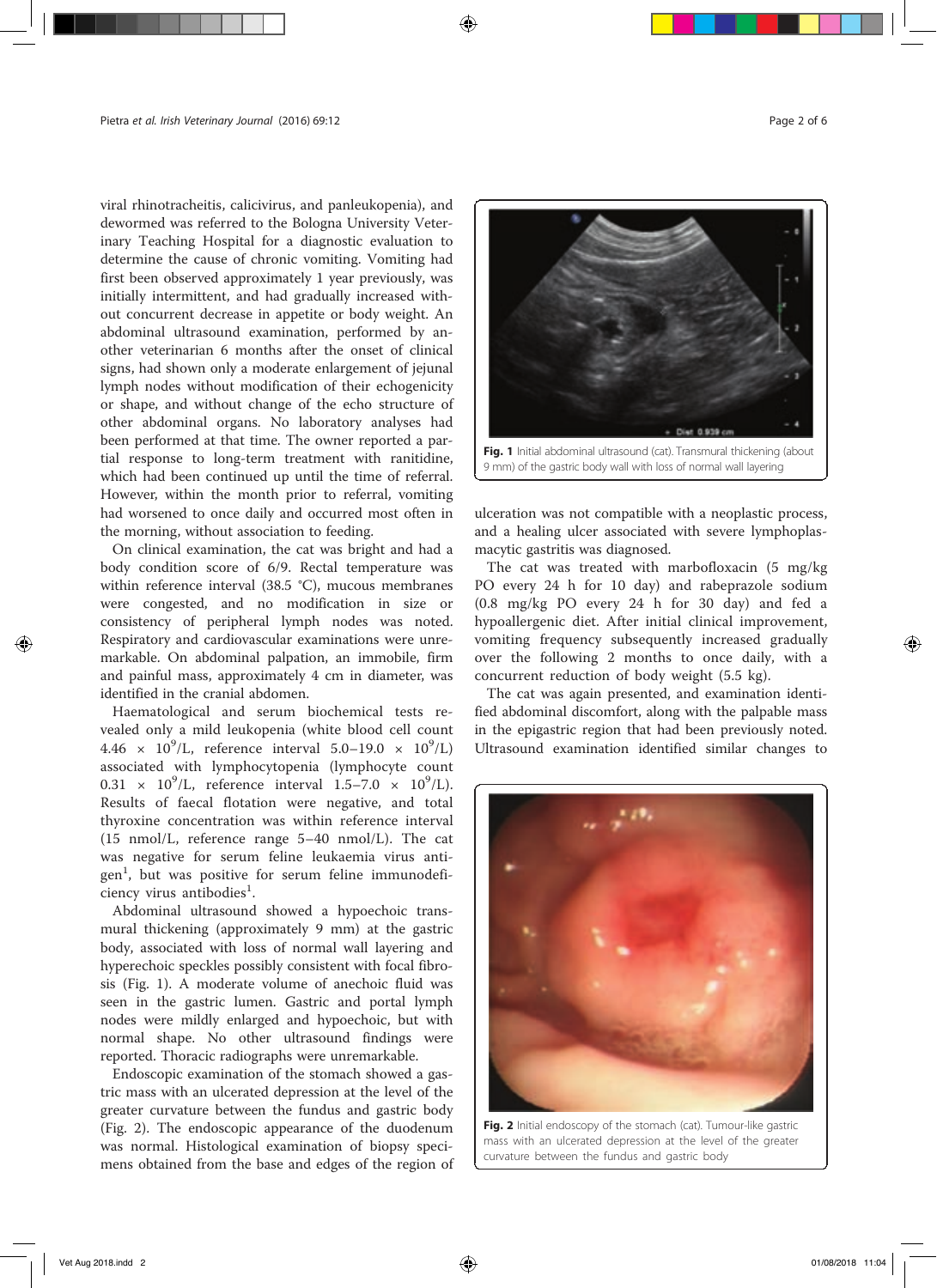that seen previously with a focal hypoechoic wall thickening and loss of normal layering on the gastric greater curvature (increased from 9 to 11.8 mm from the previous ultrasound exam) extending for approximately 3 cm from the fundus to the gastric body; the mass was accompanied by marked enlargement of gastric  $(76 \times 129 \text{ mm})$ and pancreatic-duodenal  $(57 \times 97 \text{ mm})$  lymph nodes with an ovoid shape. At this presentation, given progression of disease and that previously findings may not have been representative, endoscopy together with celiotomy was recommended to allow direct observation of both sides of the gastric wall, and to allow surgical full thickness biopsy and aspiration of gastric lesion.

In addition an aspiration of the associated lymphadenopathy was advised.

Endoscopic examination identified a large whitish, thickened mucosal area, the central region of which appeared to be covered by fibrin at the level of the greater curvature in front of the pyloric antrum, ascribable to pseudomembranous plaque, without evidence of an ulcer (Fig. 3). Based upon the appearance of the lesion, endoscopic biopsies were not performed.

At exploratory coeliotomy, evaluation of the gastric body identified a poorly delineated lesion at the greater curvature without macroscopic serosal alterations or adhesions with the omentum or other organs. Palpation of the gastric lesion confirmed a poorly delineated thickening of the gastric wall, with a tough and fibrous consistency. Enlarged gastric and pancreatic-duodenal



Fig. 3 Second endoscopy of the stomach (cat). Performed 2 months after the initial endoscopy, shows the presence of a large whitish thickened mucosal area with a central part covered by fibrin at the level of the greater curvature in front of the pyloric antrum, indicating a healing phase ulcer

lymph nodes were observed. Inspection of the other abdominal organs did not identify any gross pathological change. Two 14G full thickness core biopsies of gastric wall (stored in formalin for histologic procedures), and a fine needle aspiration of the gastric thickening (for a bacteriological examination) were performed. At biopsy, the consistency of the gastric wall appeared firm. A fine needle aspiration of the gastric lymph node (smeared on slides for a cytological examination) was obtained.

Histopathology of the gastric biopsy identified severe, chronic transmural pyogranulomatous gastritis. Cytological examination of the gastric lymph node indicated non-specific reactivity, with no evidence of neoplastic disease. On bacteriological examination, after 72 h of incubation in a capnophilic and anaerobic atmosphere, white colonies had grown on Columbia agar with 5 % sheep blood. The colonies had a molar tooth-like appearance and, after 7 days of incubation, showed slight haemolysis. The isolate was identified as A. hordeovulneris by chemical tests and 16S rRNA gene sequence, and based upon sensitivity testing was susceptible to penicillin, amoxicillin/clavulanate, cephalothin, cefovecin, tetracycline, enrofloxacin, and trimethoprim/sulfamethoxazole.

Following isolation of A. hordeovulneris, further staining of biopsy material was performed including Gramstaining and ZN-staining, in order to potentially identify organisms not previously observed in histopathologic sections. Gram-positive filamentous organisms were visible in multiple microscopic fields consistent with Actinomyces spp. (Fig. 4).

On the basis of these findings, treatment chosen was amoxicillin/clavulanate (12.5 mg/kg PO every 12 h for 4 months) and clebopride (5 μg/kg PO every 8 h for 2 months) with the purpose of increasing gastric empting. After 1 week, amoxicillin/clavulanate was replaced by cefovecin (8 mg/kg SC every 14 days for 4 months)



Fig. 4 Gastric wall. Gram staining showing filamentous Grampositive bacteria (arrow)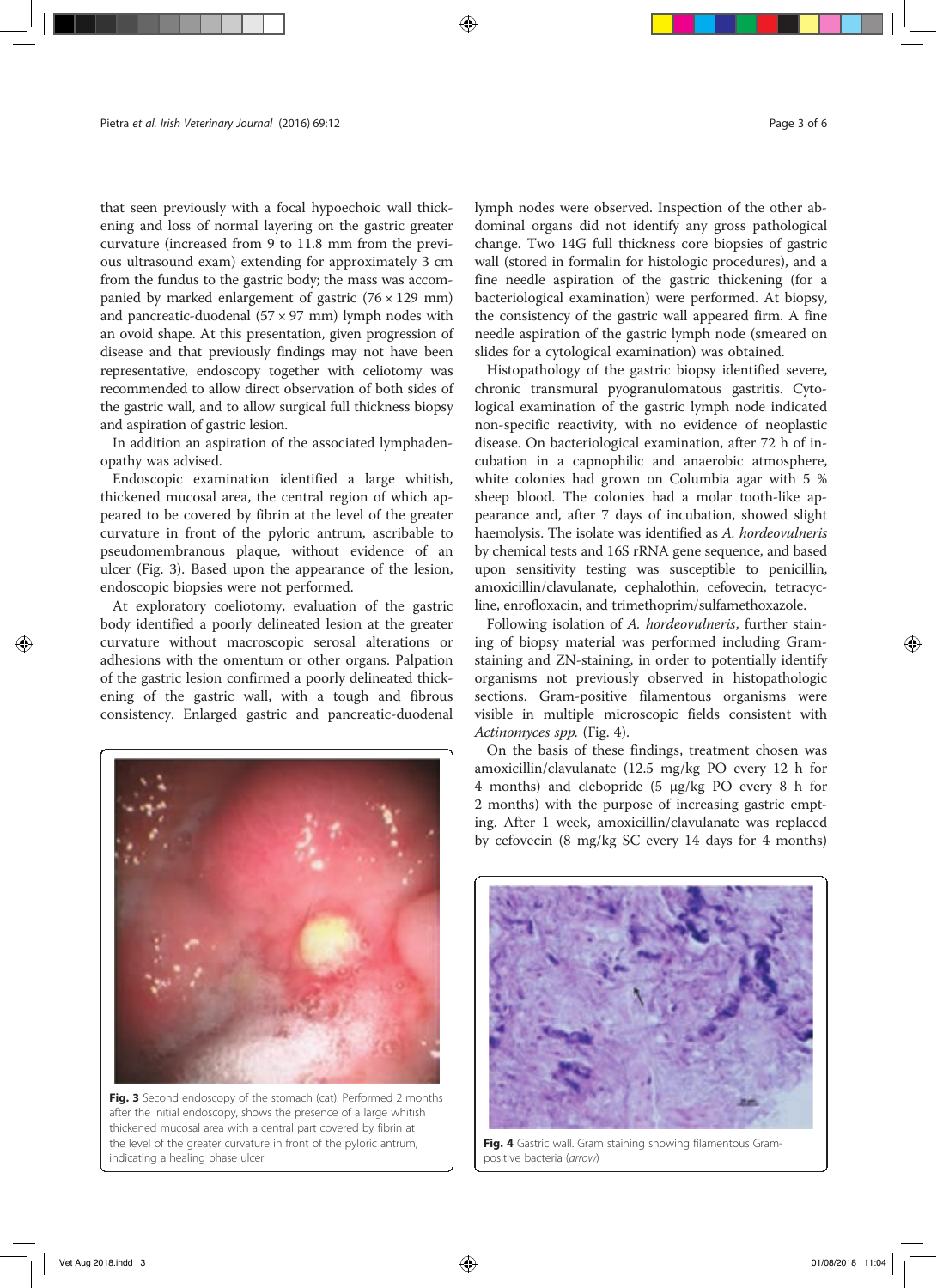due to a lack of cooperation of the patient in taking medication orally. The frequency of vomiting was reduced in the following week, and subsequently resolved completely.

On follow-up clinical examination, performed 4 months after surgery, 18 months after onset of clinical signs, body weight was increased again to 6.50 kg, and the only abnormal findings were mild abdominal tenderness and thickness of several intestinal loops. A complete blood count and biochemistry profile identified again a mild leukopenia (white blood cell count  $4.04 \times 10^9$ /L, reference interval  $5.0-19.0 \times 10^9$ /L) and lymphocytopenia (lymphocytes  $0.27 \times 10^9$ /L, reference interval  $1.5 - 7.0 \times 10^9$ /L).

Abdominal ultrasound identified complete resolution of the gastric lesion with normal thickness and almost normal layering of gastric wall (Fig. 5). The gastric lymph node was mildly enlarged (2.9 cm) and appeared hypoechoic with maintained shape. Unlike the previous ultrasound examinations, two focal asymmetric hypoechoic thickenings with loss of normal layering of the jejunal wall were observed. In one loop the wall measured 6.7 mm, for a length of approximately 3.2 cm (Fig. 6), and in the other the wall measured 3.1 mm, extending for a length of approximately 2 cm. A suggested surgical biopsy of jejunal wall thickening was declined by the owner.

Only ultrasound-guided aspirate of one of the intestinal lesions was performed and a cytological diagnosis of possible lymphoma was obtained. Screening thoracic radiography was therefore performed to evaluate extent and stage of disease, and was unremarkable.

Because it can be difficult in the cat to differentiate, by cytomorphology, lymphoma from inflammatory lymphoid cell infiltration of the gastrointestinal wall, a clonal T-cell receptor and B-cell receptor gene rearrangement analysis in feline lymphoid cells using GeneScan analysis was performed [2, 3]. In particular, formalin-fixed,



Fig 5 Third abdominal ultrasound (cat). Performed 4 months postsurgery, shows a complete healing of the gastric lesion with normal thickness and normal layering of the gastric wall



surgery, evidences a focal asymmetric hypoechoic thickening with loss of normal layering of the jejunal wall

paraffin-embedded gastric tissue (sample 1), stained smears of gastric lymph node cytological samples (sample 2) collected during the exploratory laparotomy, and stained smears of small intestinal aspirated on ultrasound and already diagnosed as suspected lymphoma (sample 3) were analysed. Polyclonal patterns for T-cell and B-cell receptor were identified in the samples 1 and 2, suggestive of reactive change, however a monoclonal pattern for T-cell receptor and polyclonal pattern for Bcell receptor were identified in sample 3, potentially compatible with a T-cell lymphoma.

Due to the semi-feral, aggressive nature of the cat, the owner declined multimodal chemotherapy [4], and chose treatment with methylprednisolone acetate injectable suspension (5 mg/kg SC every 30 day). At the time of the last telephone inquiry, 14 months after initial presentation (26 months after clinical sign onset), the owner reported that the cat remained free of clinical signs, showed no vomiting, and continued to have a good appetite and body condition.

This case report describes the diagnosis and treatment of a gastric pseudotumour due to Actinomyces hordeovulneris. The lesion is so called in human medicine because the chronic inflammatory process is able to induce granulomatous lesions mimicking a malignant tumour on clinical, ultrasonographic, and gross examination [5]. Actinomyces species are Gram-positive, branching, filamentous bacteria, and are common inhabitants of the feline oral cavity and gastrointestinal tract [6]. In cats Actinomyces have been associated with some cases of ocular [7], nasal [8], intracranial [9], pleural [10], peritoneal [11, 12], ileocolic junction [13] subcutaneous [14] and lymph nodal [15] disease.

To the authors' knowledge, no report of focal gastric wall infection by Actinomyces has been previously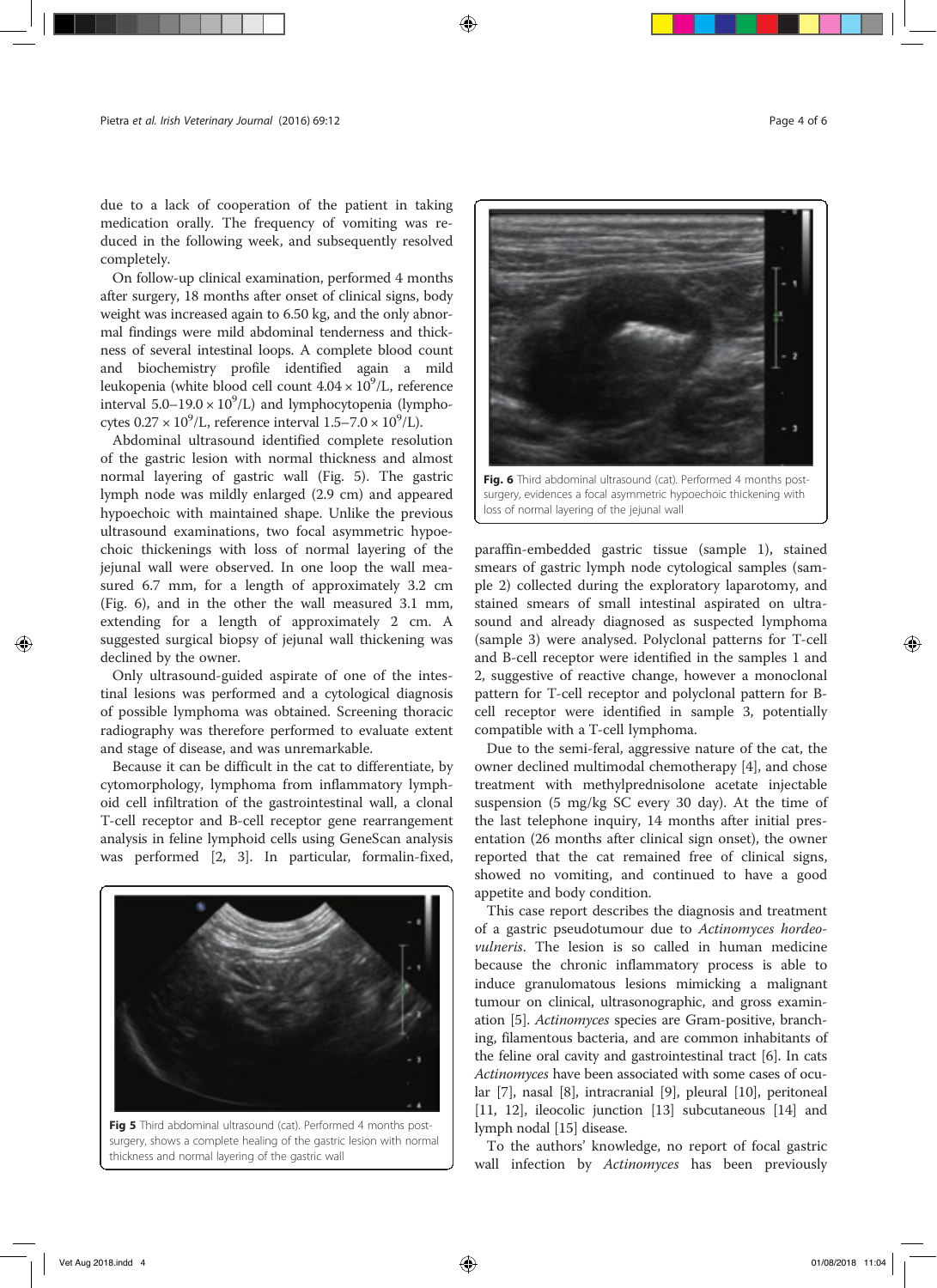described in the cat. Gastric and disseminated abdominal disease has been reported in a dog [16], and rare clinical cases of intramural gastric actinomycosis have been reported in people [1, 5, 17, 18]. Primary gastric actinomycosis is generally infrequent because the bacteria growth is inhibited by the acidic environment of the gastric lumen, and therefore the possibility of intramural translocation is unlikely [1, 18]. It is proposed in previous reports that gastric infection could be related to pharmaceutically-induced hypochlorhydria or to previous gastrectomy, both of which may subsequently increase gastric pH and thereby promote proliferation and opportunistic gastric wall infection [19]. In the case described herein, a possible reason for the development of gastric wall infection by A. hordeovulneris could be due to previous chronic therapy with ranitidine, a drug that is potentially capable to reduce hydrochloric acid secretion. Although ranitidine administered intravenously has been demonstrated to reduce gastric acidity in cats [20], administration of oral ranitidine may not result in similar effects [21].

Actinomyces spp infection has also been identified to occur following mucosal trauma, which may result from penetration via foreign material carrying the bacteria; this was not confirmed in our case but is a possibility.

Interestingly co-colonization of A. hordeovulneris with other bacteria was not observed in the case described, as has generally been observed in previous reports in people and animals [13] and is thought to enable an anaerobic environment appropriate for growth of actinomycetes. However, confirmation of A. hordeovulneris involvement in the lesion was late with respect to the onset of clinical signs, and followed administration of marbofloxacin, therefore co-colonization may have been missed.

We stress that marbofloxacin has to be considerate as a second-line antibiotic, and it should be limited to infections with identified susceptible bacteria. In the case presented here, marbofloxacin was administered following the first endoscopy due to the unclear history and chronic course of disease.

Common clinical signs reported both in canine and human gastric actinomycosis are chronic fever, emaciation, and vomiting [17]; also reported in humans is epigastric pain and gastrointestinal bleeding. Chronic vomiting and an irregular mobile mass in the midabdomen that was painful on palpation, without evident weight loss and fever, were the main clinical signs detected in the case reported here, similar to those reported by Sharman et al. [13]. Persistent leukopenia was identified in the current case, in comparison to the finding of leucocytosis, hyperglobulinaemia and hypoalbuminaemia reported by Sharman et al. [13] which are more typical findings of chronic inflammatory disease. This condition could be explained, in our case, by coinfection with the retrovirus FIV, which is able to sometimes induce constant leukopenia, as already reported by Shelton et al. [22]. Equally, for the current case leucopenia could reflect consumption due to the presence of a gastric granuloma, although given its persisteance despite clearance of the actinomycetoma.

Histopathology is required to differentiate actinomycetomas from neoplastic disease, given that clinical, imaging and endoscopic findings are non-specific and mimick that of neoplasia.

In previous studies, gastric actinomycosis was diagnosed directly on histological analysis of a resected specimen by evidence of colony gram-positive filamentous rods with a surrounding layer of neutrophils (macroscopically socalled "sulphur granules") [1, 13, 16, 17, 19]. In our case, sulphur granules were not present, and histopathologic examination did not allow identification of bacterial colonization within the pyogranulomatous inflammation using standard staining techniques. Involvement of filamentous bacteria was only confirmed following retrospective gram-staining once positive culture results were obtained. This finding leads the Authors to suggest that staining techniques directed towards identifying infectious agents should be performed where similar conditions are suspected, for example where pyogranulomatous inflammation is detected.

Even so, in our case, an aetiologic diagnosis also required bacterial culture of the gastric layer aspirate, followed by identification by PCR of the organism isolated.

The therapeutic approach of treating gastric actinomycosis in humans is controversial because while some authors [1] recommend surgical resection of the involved gastric tissue followed by administration of antibiotics (ampicillin, cephalosporin, tetracycline, macrolide or clindamycin) for a prolonged period (up to 12 months) with a favourable outcome, others indicate exclusive treatment with antibiotics without surgical debridement [16]. In the present case report, we observed complete restoration of the original condition of the gastric layer with 4 months' treatment with antibiotics.

It should also be noted that concurrent FIV infection could be a factor that contributed to both gastric infection by A. hordeovulneris and the development of the suspected intestinal lymphoma.

The authors would note, that the differentiation of intestinal lymphoma from gastrointestinal inflammation should follow a stepwise diagnostic algorithm that first uses histologic assessment, followed by immunophenotyping and then PCR to determine clonality of lymphocytes [23]. In our case it was not possible to follow the correct diagnostic algorithm as the owner declined intestinal biopsy, allowing only